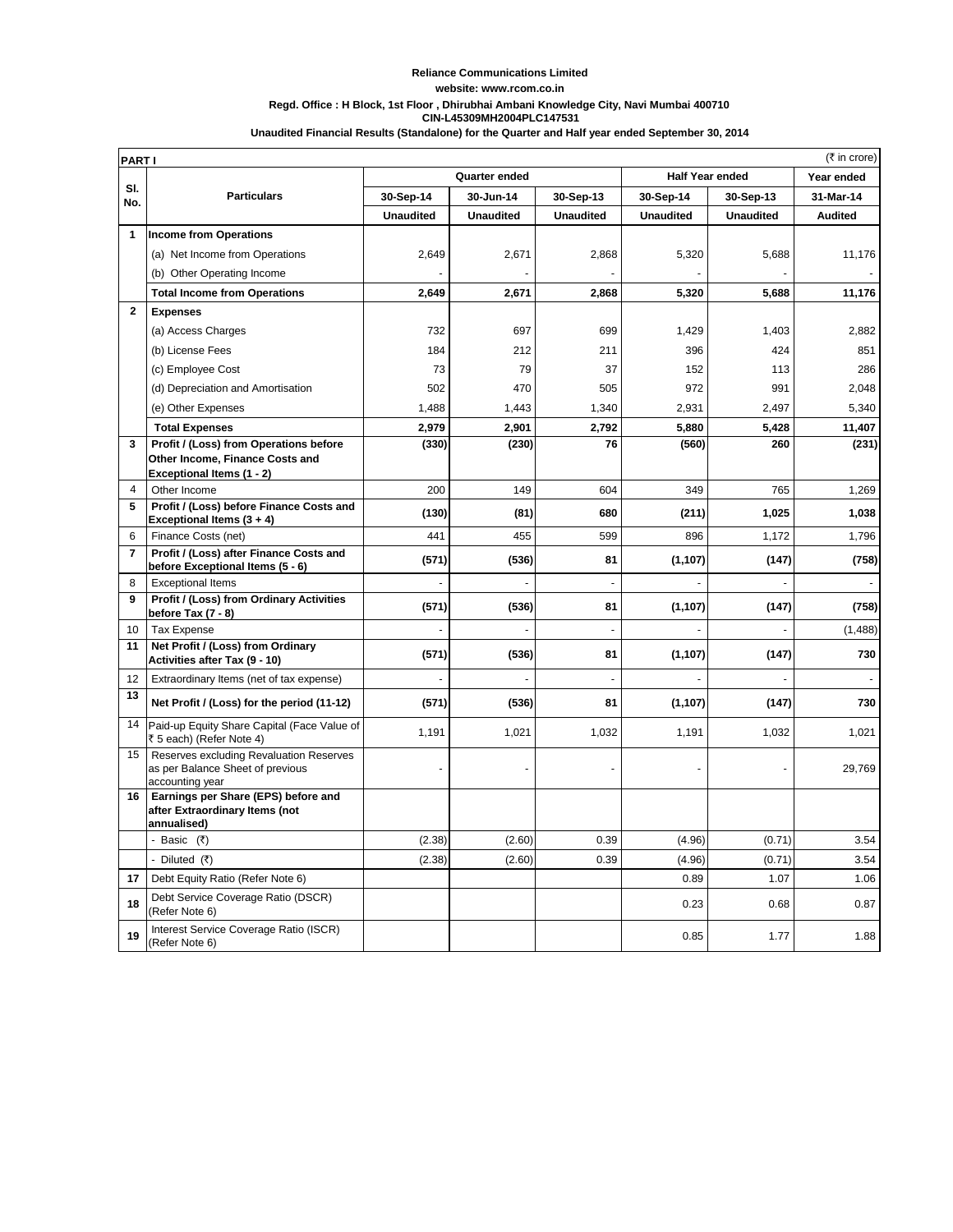| <b>PART II</b> |                                                                                                 |                  |                  |                         |                        |                  |                |
|----------------|-------------------------------------------------------------------------------------------------|------------------|------------------|-------------------------|------------------------|------------------|----------------|
|                | <b>Select Information</b>                                                                       |                  |                  |                         |                        |                  |                |
|                | <b>Particulars</b>                                                                              | Quarter ended    |                  |                         | <b>Half Year ended</b> |                  | Year ended     |
| SI.<br>No.     |                                                                                                 | 30-Sep-14        | 30-Jun-14        | 30-Sep-13               | 30-Sep-14              | 30-Sep-13        | 31-Mar-14      |
|                |                                                                                                 | <b>Unaudited</b> | <b>Unaudited</b> | <b>Unaudited</b>        | <b>Unaudited</b>       | <b>Unaudited</b> | <b>Audited</b> |
| A              | <b>Particulars of Shareholding</b>                                                              |                  |                  |                         |                        |                  |                |
| 1              | <b>Public Shareholding</b>                                                                      |                  |                  |                         |                        |                  |                |
|                | -Number of Shares                                                                               | 1,003,003,901    | 664,717,704      | 664,718,324             | 1,003,003,901          | 664,718,324      | 664,717,704    |
|                | -Percentage of Shareholding                                                                     | 41.75%           | 32.20%           | 32.20%                  | 41.75%                 | 32.20%           | 32.20%         |
| $\overline{2}$ | Promoters and Promoter Group<br>Shareholding                                                    |                  |                  |                         |                        |                  |                |
|                | (a) Pledged / Encumbered                                                                        |                  |                  |                         |                        |                  |                |
|                | - Number of Shares                                                                              | Nil              | Nil              | Nil                     | Nil                    | Nil              | Nil            |
|                | - Percentage of Shares (as a % of the<br>total shareholding of promoters and<br>Promoter Group) | N.A.             | N.A.             | N.A.                    | N.A.                   | N.A.             | N.A.           |
|                | - Percentage of Shares (as a % of the<br>total share capital of the company)                    | N.A.             | N.A.             | N.A.                    | N.A.                   | N.A.             | N.A.           |
|                | (b) Non-encumbered                                                                              |                  |                  |                         |                        |                  |                |
|                | - Number of Shares                                                                              | 1,399,309,177    | 1,399,309,177    | 1,399,308,557           | 1,399,309,177          | 1,399,308,557    | 1,399,309,177  |
|                | - Percentage of Shares (as a % of the<br>total shareholding of promoters and<br>promoter Group) | 100.00%          | 100.00%          | 100.00%                 | 100.00%                | 100.00%          | 100.00%        |
|                | - Percentage of Shares (as a % of the<br>total share capital of the company)                    | 58.25%           | 67.80%           | 67.80%                  | 58.25%                 | 67.80%           | 67.80%         |
| B              | <b>Investor Complaints</b>                                                                      |                  |                  |                         |                        |                  |                |
|                | <b>Particulars</b>                                                                              |                  |                  | Quarter ended 30-Sep-14 |                        |                  |                |

| <b>Particulars</b>                             | Quarter ended 30-Sep-14 |
|------------------------------------------------|-------------------------|
| Pending at the beginning of the quarter        | Nil                     |
| Received during the quarter                    |                         |
| Disposed off during the quarter                |                         |
| Remaining unresolved at the end of the quarter | Nil                     |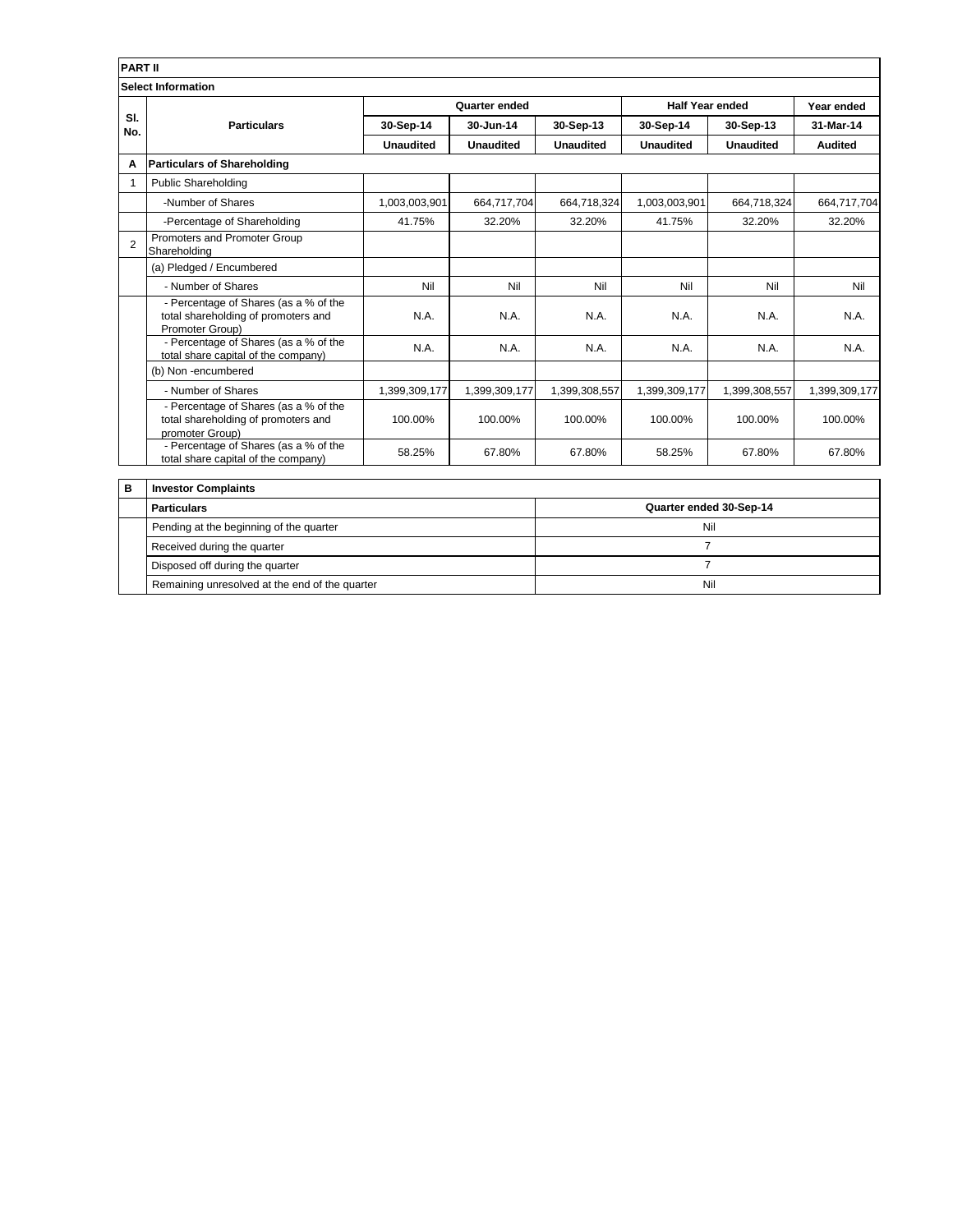|              | (₹ in crore)<br><b>Standalone Statement of Assets and Liabilities</b> |                  |                |  |  |
|--------------|-----------------------------------------------------------------------|------------------|----------------|--|--|
|              |                                                                       | As at            |                |  |  |
|              | <b>Particulars</b>                                                    | 30-Sep-14        | 31-Mar-14      |  |  |
|              |                                                                       | <b>Unaudited</b> | <b>Audited</b> |  |  |
| A            | <b>Equity and Liabilities</b>                                         |                  |                |  |  |
| $\mathbf{1}$ | <b>Shareholders' Funds</b>                                            |                  |                |  |  |
|              | (a) Share Capital                                                     | 1,191            | 1,021          |  |  |
|              | (b) Reserves and Surplus (Net of ₹380 crore relating to *)            | 33,106           | 30,359         |  |  |
|              | (c) Money Received against Share Warrants                             | 650              |                |  |  |
|              | Sub-total - Shareholders' Funds                                       | 34,947           | 31,380         |  |  |
| $\mathbf{2}$ | Non Current Liabilities                                               |                  |                |  |  |
|              | (a) Long Term Borrowings                                              | 21,307           | 22,795         |  |  |
|              | (b) Deferred Tax Liabilities (Net)                                    |                  |                |  |  |
|              | (c) Other Long Term Liabilities                                       | 78               | 194            |  |  |
|              | (d) Long Term Provisions                                              | 2,749            | 3,288          |  |  |
|              | Sub-total - Non Current Liabilities                                   | 24,134           | 26,277         |  |  |
| 3            | <b>Current Liabilities</b>                                            |                  |                |  |  |
|              | (a) Short Term Borrowings                                             | 5,733            | 7,332          |  |  |
|              | (b) Trade Payables                                                    | 4,707            | 2,076          |  |  |
|              | (c) Other Current Liabilities                                         | 6,281            | 5,653          |  |  |
|              | (d) Short Term Provisions                                             | 3,054            | 4,159          |  |  |
|              | <b>Sub-total - Current Liabilities</b>                                | 19,775           | 19,220         |  |  |
|              | <b>Total Equity and Liabilities</b>                                   | 78,856           | 76,877         |  |  |
| в            | <b>Assets</b>                                                         |                  |                |  |  |
| 1            | <b>Non Current Assets</b>                                             |                  |                |  |  |
|              | (a) Fixed Assets                                                      | 34,191           | 35,154         |  |  |
|              | (b) Non Current Investments                                           | 21,779           | 21,042         |  |  |
|              | (c) Deferred Tax Assets (Net)                                         | 1,488            | 1,488          |  |  |
|              | (d) Long Term Loans and Advances                                      | 4,717            | 4,494          |  |  |
|              | Sub-total - Non Current Assets                                        | 62,175           | 62,178         |  |  |
| $\mathbf{2}$ | <b>Current Assets</b>                                                 |                  |                |  |  |
|              | (a) Current Investments                                               | 441              |                |  |  |
|              | (b) Inventories                                                       | 232              | 269            |  |  |
|              | (c) Trade Receivables                                                 | 2,050            | 1,994          |  |  |
|              | (d) Cash and Bank balances                                            | 220              | 127            |  |  |
|              | (e) Short Term Loans and Advances                                     | 10,366           | 9,375          |  |  |
|              | (f) Other Current Assets                                              | 3,372            | 2,934          |  |  |
|              | <b>Sub-total - Current Assets</b>                                     | 16,681           | 14,699         |  |  |
|              | <b>Total Assets</b>                                                   | 78,856           | 76,877         |  |  |

\* 21,279,000 nos of equity shares held by ESOS Trust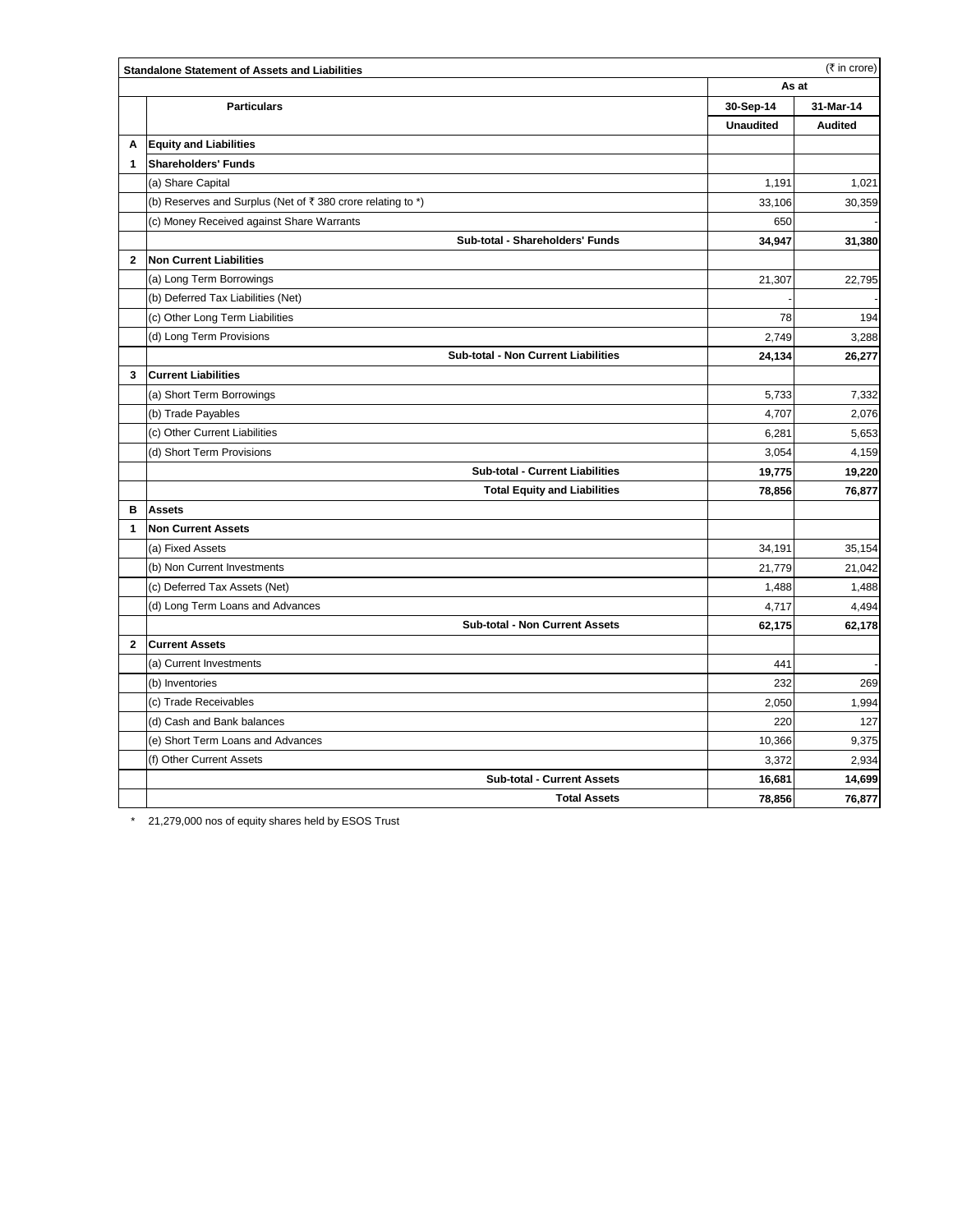## **Notes**

- 1. Figures of the previous period have been regrouped and reclassified, wherever required.
- 2. Pursuant to the Schemes of Arrangement ("the Schemes") sanctioned by the Hon'ble High Court of Judicature at Bombay, variation on account of changes in exchange rates including amortisation of the balance in "Foreign Currency Monetary Item Translation Difference Account (FCMITDA)" and depreciation consequent to addition of exchange differences to the cost of capitalised assets aggregating to  $\bar{\tau}$  167 crore and  $\bar{\tau}$  286 crore during the quarter and half year ended on September 30, 2014 respectively are withdrawable from General Reserve. These withdrawable items are not considered in the accounts for the quarter and half year ended on September 30, 2014 and consequently no withdrawal has been made. The necessary effects, if any, will be carried out at the year end. This matter has been referred to by the Auditors in their Limited Review Report. Consequently, reported Reserve and surplus, current liabilities, non-current assets and current assets would have been ₹ 32,914 crore, ₹ 19,794 crore, ₹ 61,977 crore and ₹ 16,705 crore respectively as at September 30, 2014. The Company has, as permitted under the said Schemes, adjusted additional depreciation of  $\bar{\tau}$  294 crore and  $\bar{\tau}$  588 crore, arising on fair value of the assets, for the quarter and half year ended on September 30, 2014 respectively, by withdrawing an equivalent amount from General Reserve.
- 3. Pursuant to the Companies Act, 2013 (the Act) becoming effective from April 1, 2014, the Company has adopted estimated useful life of fixed assets as stipulated under Schedule II to the Act, except in case of some of its telecommunication equipments, as legally advised and as permitted by the said Schedule, where, based on condition of such telecommunication equipments, regular maintenance schedule, material of construction and past experience the Company has considered useful life of 20 years instead of 18 years.
- 4. The paid up share capital of the Company is net of 21,279,000 no. of equity shares, of  $\bar{\tau}$  5/- each,  $\bar{\tau}$ 11 crore being the face value of such equity shares. The Company has consolidated financial statements of the RCOM ESOS Trust as at 31st March, 2014 with Standalone financial results of the Company in terms of SEBI (ESOS and ESPS) Guidelines, 1999 and recent opinion of the Expert Advisory Committee (EAC) of the Institute of Chartered Accountants of India (ICAI).
- 5. The Company has identified geographic segment as primary segments. As a result, the Company has single geographical segment as "India Operations". Hence, no separate disclosure of segment information in line with Accounting Standard (AS) 17 "Segment Reporting" is required.
- 6. Formula used for the computation of ratios:
	- i) Debt Equity Ratio = Debt/ Equity;
	- ii) Debt Service Coverage Ratio (DSCR) = Earnings before depreciation, interest, tax/ (Interest + Principal repayment);